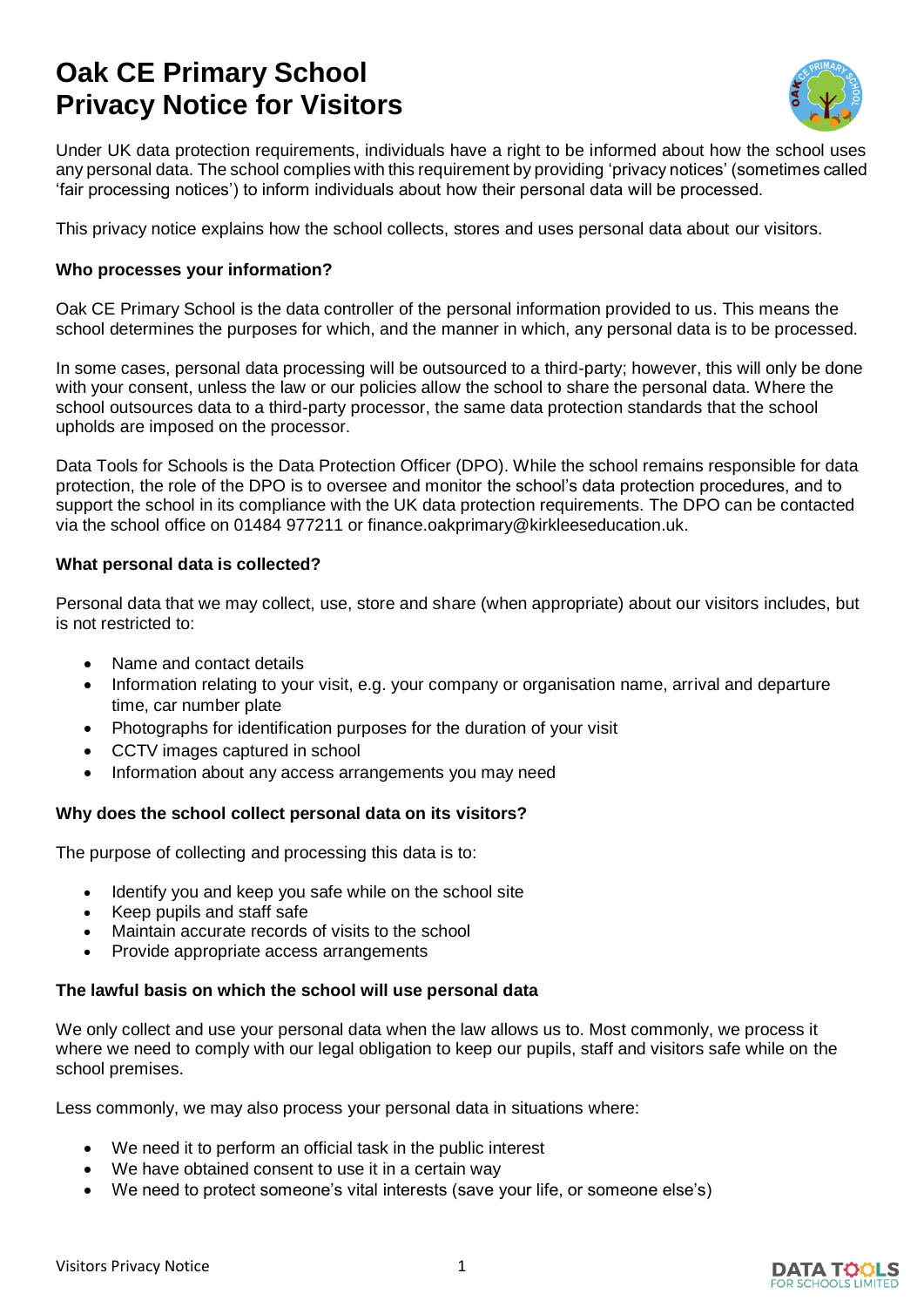Where we have obtained consent, this consent can be withdrawn at any time. We will make this clear when we ask for consent and explain how to withdraw it.

Some of the reasons listed above for collecting and using personal information about you overlap, and there may be several grounds which justify our use of your data.

#### **Storing personal data**

We will keep your personal data while you are visiting our school. We may also keep it beyond this, if necessary, to comply with our legal obligations. Our data protection policy sets out how long we keep information about visitors.

We have put in place appropriate security measures to prevent your personal information from being accidentally lost, used or accessed in an unauthorised way, altered or disclosed. We will dispose of your personal data securely when we no longer need it.

# **Data sharing**

We do not share information about you with any third party without your consent unless the law and our policies allow us to do so. Where it is legally required, or necessary (and it complies with data protection law) the school may share personal data with organisations such as the Local Authority, the Department for Education or health organisations and professionals.

#### **Requesting access to personal data**

Individuals have a right to make a '**subject access request'** to gain access to personal information held.

If you make a subject access request, and if the school does hold information about you, the school will:

- give you a description of it
- tell you why the school is holding and processing it, and how long it will be kept for
- explain where the school got it from, if not from you
- tell you who it has been, or will be, shared with
- let you know whether any automated decision-making is being applied to the data, and any consequences of this
- give you a copy of the information in an intelligible form

You may also have the right for your personal information to be transmitted electronically to another organisation in certain circumstances.

If you would like to make a subject access request, please contact the DPO via the school office. You are entitled to submit subject access requests all year round, but please bear in mind that it may be necessary for us to extend the response period when requests are submitted over the summer holidays. This will be the case where the request is complex – for example, where we need multiple staff to collect the data.

# **Other rights regarding personal data**

Under data protection law, individuals have certain rights regarding how their personal data is used and kept safe. You have the right to:

- object to the use of your personal data if it would cause, or is causing, damage or distress
- object to the use of your personal data for decisions being taken by automated means (by a computer or machine, rather than by a person)
- in certain circumstances, have inaccurate personal data corrected, deleted or destroyed, or restrict processing
- claim compensation for damages caused by a breach of the data protection regulations

To exercise any of these rights, please contact the DPO via the school office.